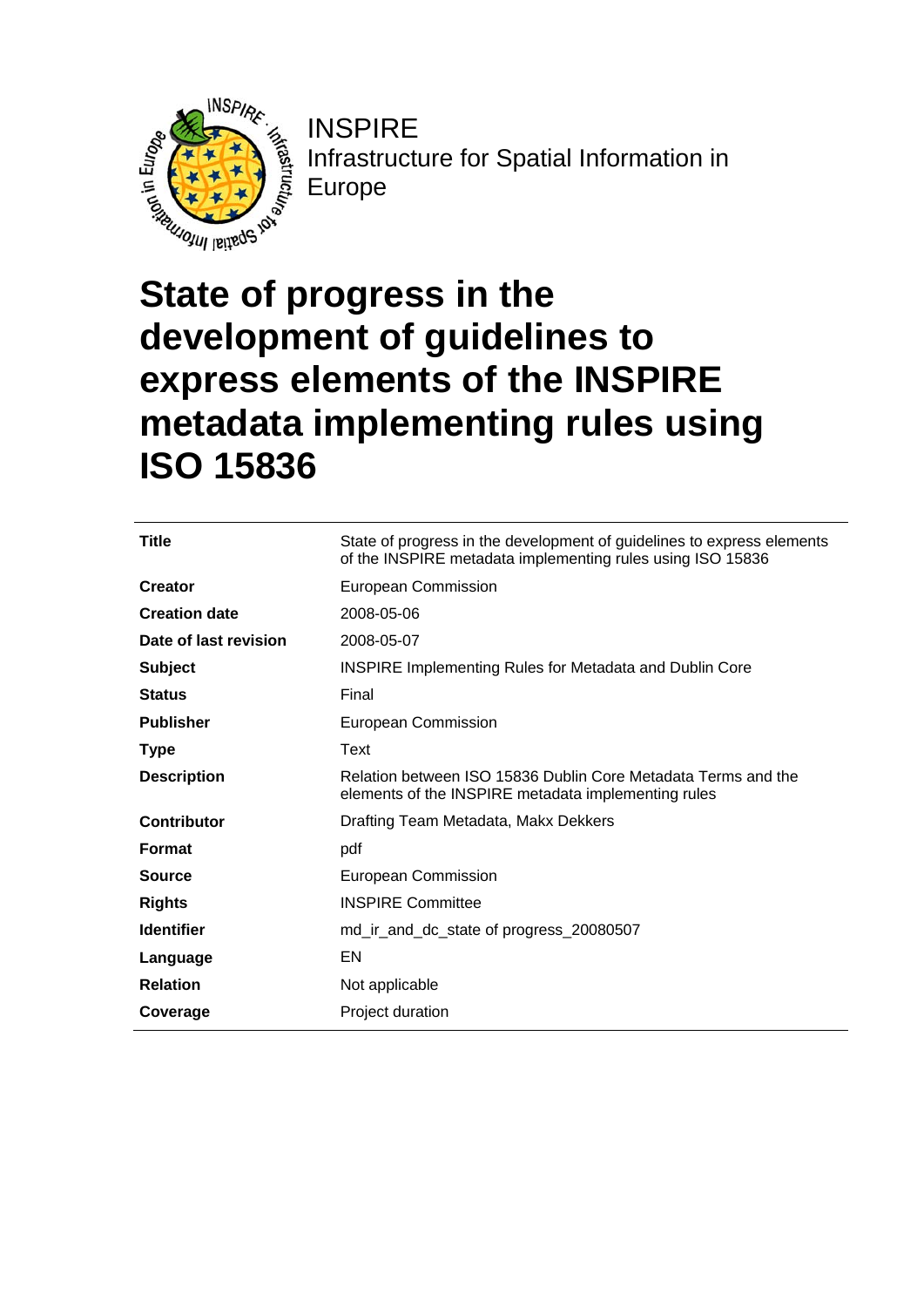## **Overview**

According to Article 5(4) of the Directive, the INSPIRE Implementing Rules shall take account of relevant, existing international standards and user requirements. In the context of metadata for spatial data and spatial data services, the standard ISO 15836 (Dublin Core) has been identified as important in term of:

- dissemination of the INSPIRE metadata to other communities, and in particular egovernment;
- basic search of geospatial resources.

The aim of this document is to report on the progress made in defining the proper way of expressing elements of INSPIRE metadata in conformance with ISO 15836.

In general, it is possible to express most elements of the INSPIRE metadata Implementing Rules (IRs) using ISO 15836, but this may imply a certain complexity which is unnecessary due to the intended use of Dublin Core in the INSPIRE community. Typically, the IRs include both metadata on the information resource, and metadata on the metadata record itself (metadata responsible party, metadata date, metadata language). ISO 15836 follows a different model and provides metadata only on the information resource. To provide metadata on the metadata record it would be necessary to define each metadata record as a resource in its own right, thus creating unnecessary burden.

Therefore, the appropriate perspective on these guidelines is that they will provide ways to express a core subset of the INSPIRE Implementing Rules based on ISO 15836. This will enable to be compliant with the Open Geospatial Consortium core model (which is based on ISO 15836) as well as provide opportunities to exchange metadata with e-government, ebusiness, and e-commerce communities among others, i.e. to add value to the metadata created for INSPIRE by making them more visible across communities.

Tables 1 and 2 provide an initial mapping between the elements of the INSPIRE IRs and ISO 15836. The guidelines will be finalised in conjunction with the revision of the OGC Catalogue specifications, as agreed at the OGC meeting in Stresa in December 2007, and taking into consideration work in progress in the CEN/ISSS Workshop on Discovery of and Access to eGovernment Resources (CEN/ISSS WS/eGov-Share).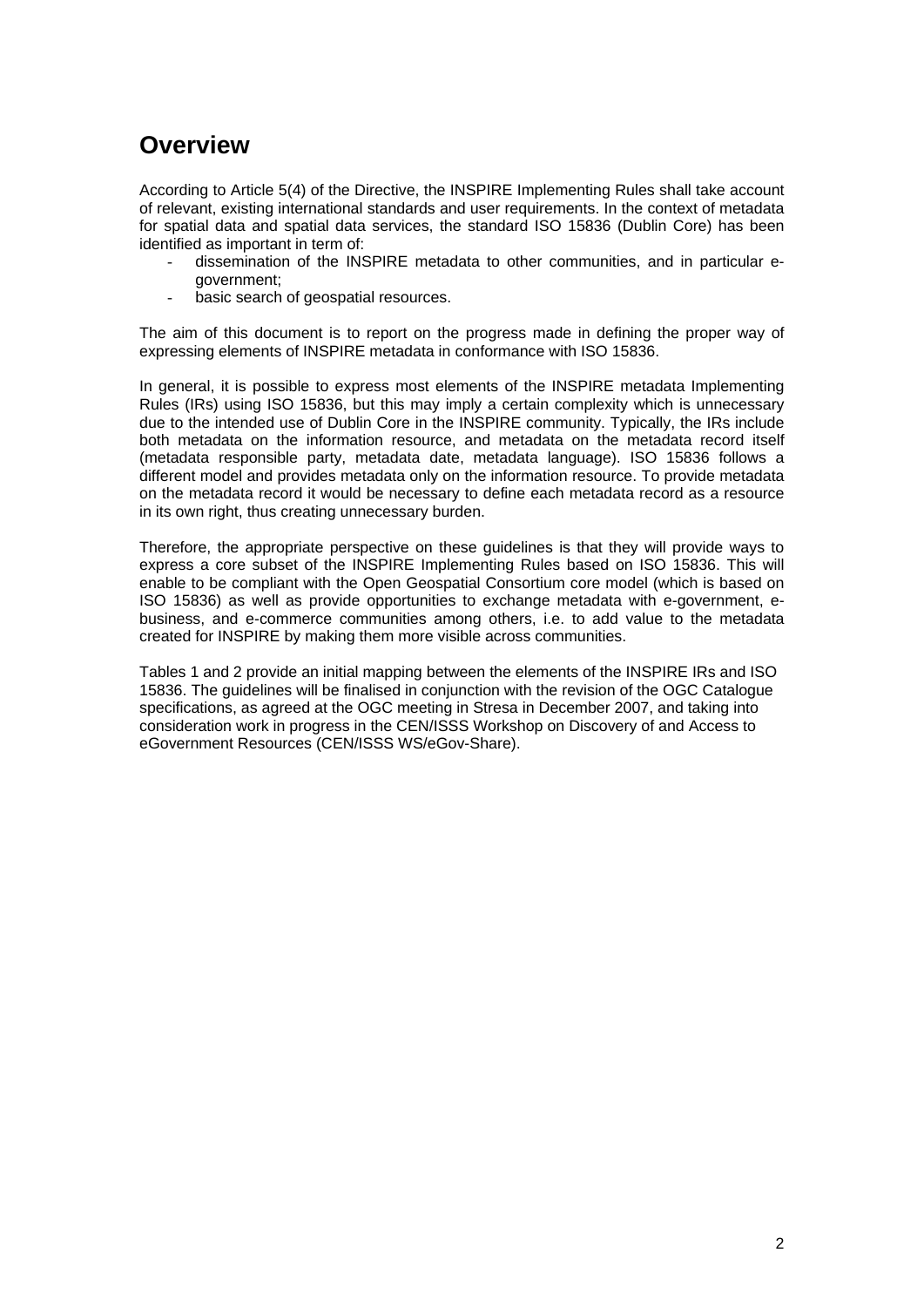### *1.1 Dublin Core Metadata Elements*

#### **1.1.1 Spatial dataset and spatial dataset series**

The table below gives an overview about the Dublin Core elements and refinements that are used to encode the INSPIRE Metadata elements for spatial dataset and spatial dataset series as defined in the Implementing Rules for metadata.

| <b>Dublin Core</b> | <b>INSPIRE</b>                                      | <b>Comments</b>                                                                                       |
|--------------------|-----------------------------------------------------|-------------------------------------------------------------------------------------------------------|
| dc:title           | Part B.1.1 Resource title                           |                                                                                                       |
| dcterms:abstract   | Part B.1.2 Resource abstract                        |                                                                                                       |
| dc:type            | Part B 1.3 Resource type                            | -                                                                                                     |
| dc:identifier      | Part B.1.4 Resource locator                         | Dublin Core does not<br>differentiate the resource<br>locators and the unique<br>resource identifiers |
|                    | Part B 1.5 Unique resource identifier               |                                                                                                       |
| dc:language        | Part B 1.7 Resource language                        | $\qquad \qquad \blacksquare$                                                                          |
|                    | Part B.1.6 Coupled resource                         | Not applicable to dataset<br>and dataset series                                                       |
|                    | Part B.2.2 Spatial data service type                | Not applicable to dataset<br>and dataset series                                                       |
|                    | Part B.2.1 Topic category                           | Use of the value domain of<br>topic category to                                                       |
| dc:subject         | Part B.3.1 Keyword value                            | differentiate general<br>keyword values from topic<br>categories.                                     |
|                    | Part B.3.2 Originating controlled vocabulary        | Can be supported through<br>element schemes in the<br>XML implementation of the<br>keyword value      |
| dcterms:spatial    | Part B.4.1 Geographic bounding box                  | ٠                                                                                                     |
| dcterms:temporal   | Part B.5.1 Temporal extent                          |                                                                                                       |
| dcterms:issued     | Part B.5.2 Date of publication                      | -                                                                                                     |
| dcterms:modified   | Part B.5.3 Date of last revision                    |                                                                                                       |
| dcterms:created    | Part B.5.4 Date of creation                         | -                                                                                                     |
| dc:description     | Part B.6.1 Lineage                                  |                                                                                                       |
|                    | Part B.6.2 Spatial resolution                       | Not supported by Dublin<br>Core                                                                       |
| dcterms:conformsTo | Part B.7 Conformity                                 | $\overline{a}$                                                                                        |
| dc:rights          | Part B.8.1 Conditions applying to access and<br>use |                                                                                                       |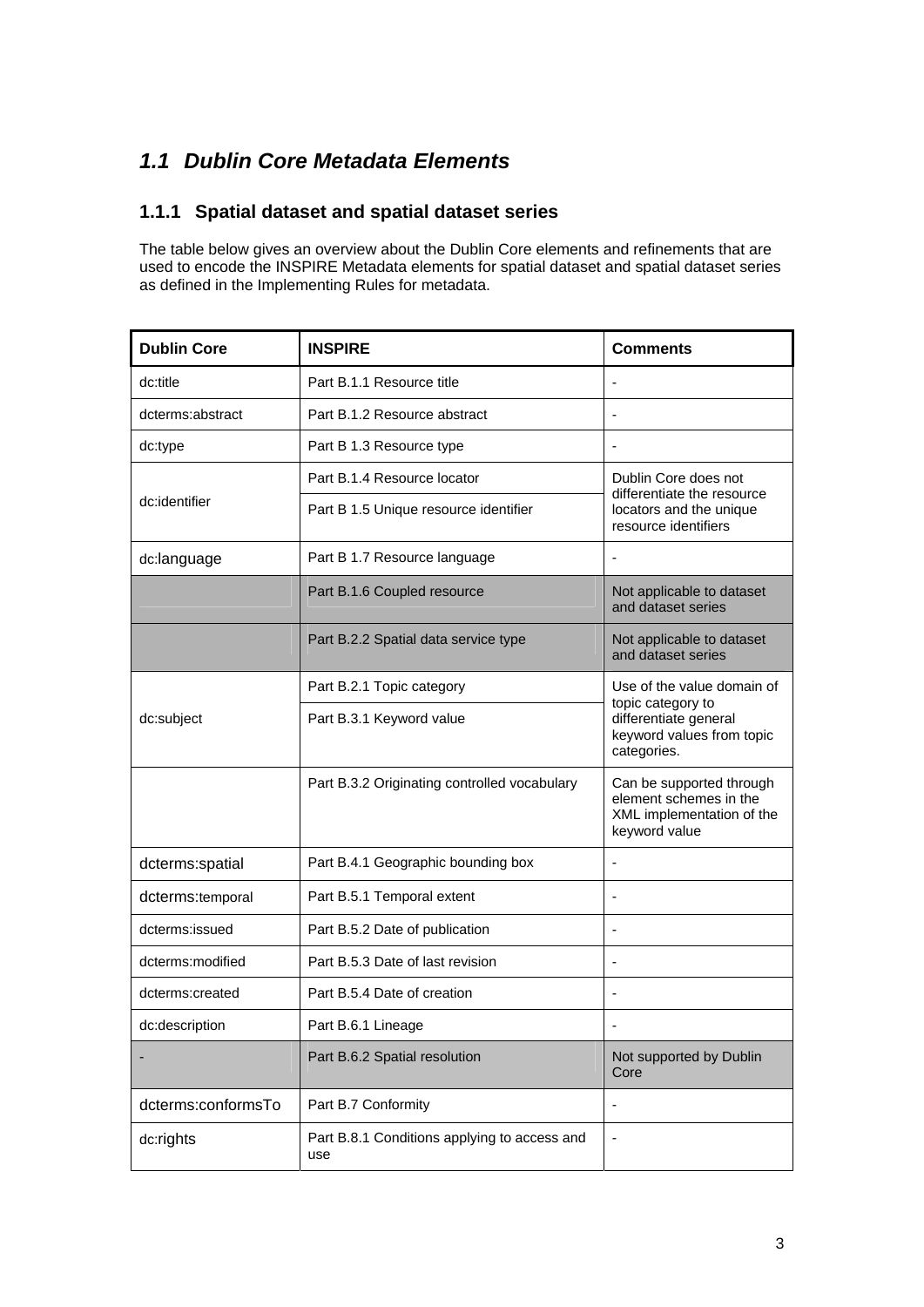| <b>Dublin Core</b>   | <b>INSPIRE</b>                          | <b>Comments</b>                                                                                   |
|----------------------|-----------------------------------------|---------------------------------------------------------------------------------------------------|
| dcterms:accessRights | Part B.8.2 Limitations on public access |                                                                                                   |
| dc:contributor       | Part B.9 Responsible organisation       | Depending on the role<br>played by the responsible<br>organisation                                |
| dc:creator           |                                         |                                                                                                   |
| dc:publisher         |                                         |                                                                                                   |
|                      | Part B.10.1 Metadata point of contact   | Not supported in Dublin<br>Core without creating an<br>additional resource                        |
|                      | Part B.10.2 Metadata date               | Not supported in Dublin<br>Core without creating an<br>additional resource                        |
|                      | Part B.10.3 Metadata language           | Can be supported in the<br>XML Implementation of<br>Dublin Core through the<br>xml:lang attribute |

#### **1.1.2 Services**

The table below compares the core requirements of ISO 15836 to the requirements of INSPIRE for services as defined in the Implementing Rules for metadata. The greyed line corresponds to core metadata elements not applicable to services.

| <b>Dublin Core</b> | <b>INSPIRE</b>                               | <b>Comments</b>                                                                                  |
|--------------------|----------------------------------------------|--------------------------------------------------------------------------------------------------|
| dc:title           | Part B.1.1 Resource title                    |                                                                                                  |
| dcterms:abstract   | Part B.1.2 Resource abstract                 | ÷                                                                                                |
| dc:type            | Part B.1.3 Resource type                     | ٠                                                                                                |
| dc:identifier      | Part B.1.4 Resource locator                  |                                                                                                  |
|                    | Part B.1.5 Unique resource identifier        | Not applicable to services                                                                       |
| dc:relation        | Part B.1.6 Coupled resource                  |                                                                                                  |
| dc:type            | Part B.2.2 Spatial data service type         | $\overline{\phantom{a}}$                                                                         |
|                    | Part B.1.7 Resource Language                 | Not applicable to services                                                                       |
|                    | Part B.2.1 Topic Category                    | Not applicable to services                                                                       |
| dc:subject         | Part B.3.1 Keyword value                     |                                                                                                  |
| dcterms:references | Part B.3.2 Originating controlled vocabulary | Can be supported through<br>element schemes in the<br>XML implementation of the<br>keyword value |
| dcterms:spatial    | Part B.4.1 Geographic bounding box           | ٠                                                                                                |
| dcterms:temporal   | Part B.5.1 Temporal extent                   | $\overline{a}$                                                                                   |
| dcterms:issued     | Part B.5.2 Date of publication               | ۰                                                                                                |
| dcterms:modified   | Part B.5.3 Date of last revision             |                                                                                                  |